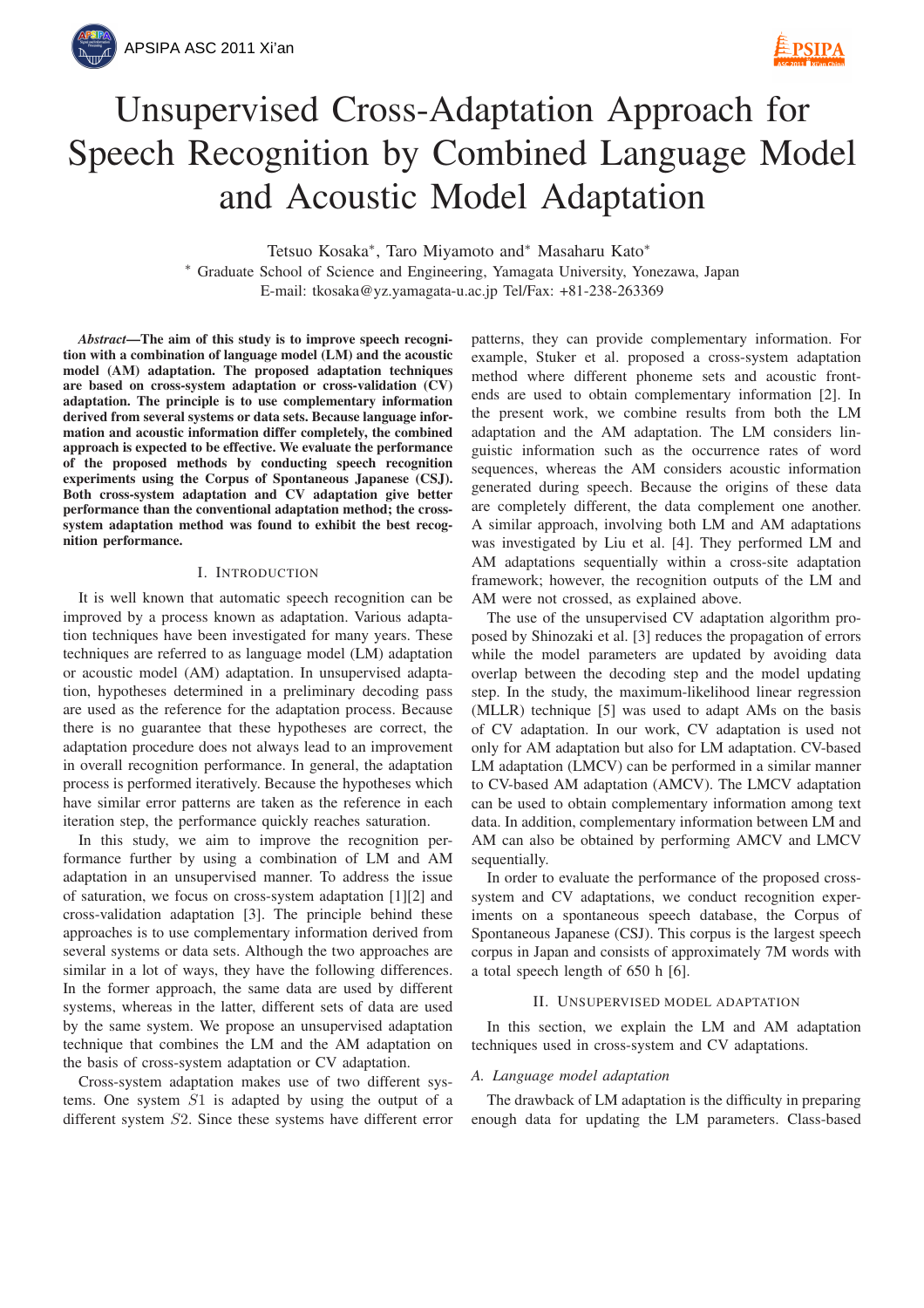LM adaptation methods have been proposed to cope with the sparseness of the LM data [7][8]. The unsupervised LM adaptation method we employ is based on the statistics of occurrence rates of part-of-speech (POS) classes [9]. This is a kind of class-based LM adaptation. For unsupervised LM adaptation with limited adaptation data, over-training may result from the use of word occurrence statistics. The number of classes can be reduced by using POS instead of words as the units of adaptation. Fig. 1 shows the block diagram of POSbased LM adaptation. The words in a lexicon are categorized according to their POS. The LM adaptation then proceeds as follows:

- 1) A baseline N-gram is trained by using a large amount of training data. The frequency of occurrence of the POS sequences is also counted from the N-gram count.
- 2) Entire utterances are recognized by using the baseline N-gram, and these recognition results are then used for adaptation. We are aware of the fact that recognition errors are included in the results.
- 3) The occurrences of POS sequences are counted from the recognition results.
- 4) A POS N-gram LM is calculated by using the number of occurrences of POS sequences from both steps 1 and 3. The N-gram probability of the POS sequences is calculated as

$$
P(c_i|c_{i-N+1}\cdots c_{i-1}) =
$$
  
\n
$$
\frac{N_0(c_{i-N+1}\cdots c_i) + W \cdot N(c_{i-N+1}\cdots c_i)}{N_0(c_{i-N+1}\cdots c_{i-1}) + W \cdot N(c_{i-N+1}\cdots c_{i-1})},
$$
 (1)

where  $N_0$  and N are the number of POS sequences counted in the training texts and in the recognition results, respectively.  $W$  is a linear interpolation coefficient determined by a preliminary experiment.

5) An adapted LM is created by linearly interpolating the baseline LM obtained in step 1 and the POS LM obtained in step 4, as follows:

$$
P'(w_i|w_{i-N+1}\cdots w_{i-1}) = \lambda P(w_i|w_{i-N+1}\cdots w_{i-1}) + (1-\lambda)P(w_i|c_i)P(c_i|c_{i-N+1}\cdots c_{i-1}).
$$
 (2)

The first term on the right-hand side is the probability of the word N-gram and the second term that of the POS N-gram.  $P(w_i|c_i)$  is the occurrence probability of a word for each POS class and  $\lambda$  is a linear interpolation coefficient. On the basis of preliminary results,  $\lambda$  was set to 0.7 and the number of POS classes was set to 379, considering both the type and the form of inflection.

## *B. Acoustic model adaptation*

For AM adaptation, we employ the standard MLLR technique [5]. We determine the number of regression classes automatically based on the amount of adaptation data. Our experiments guarantee more than 16 seconds of adaptation data per class. The maximum number of classes is 33, i.e., the number of phoneme classes. In the adaptation process, mixture weights and mean values of HMMs are adapted.



Fig. 1. A block diagram of the LM adaptation procedure.

### III. CROSS-SYSTEM ADAPTATION

The proposed cross-system adaptation method uses information from two different sources, namely, the results from LM and AM adaptations. Because of their completely different features, they constitute complementary pieces of information. In the system combination method, we investigated the significance of differences in error patterns between different systems expressed in term of the phoneme mismatch rate (PMR) between the two systems [10]. To calculate the PMR, the two phoneme recognition results are aligned, and the differences in the phoneme level are counted. If the PMR equals zero, the two results are considered to be the same. We found that the PMR correlated strongly with the performance improvement rate. From the results of the preliminary experiment, the PMR between LM and AM adaptations was 6.32 % (The details of this experiment are given in Section VI). Referring to the earlier results, this value signifies that the information obtained is sufficiently complementary. Fig. 2 shows an overview of the proposed cross-system adaptation method. First, recognition results are generated by using the LM and AM  $(LM_0, AM_0)$ . The LM and AM adaptation procedures are then applied to these initial recognition results, respectively, to yield the adapted models  $(LM_1, AM_1)$ . Next two new sets of recognition results A and B are obtained by using  $LM_0$  and  $AM_1$ , and  $LM_1$  and  $AM_0$ , respectively. The former (A) is considered to be the results of the AM adaptation; the latter (B), those of the LM adaptation. The next step is an essential part of cross-system adaptation. Result A (AM adaptation) is used for LM adaptation to yield the adapted LM  $(LM_2)$ . Similarly, results B (LM adaptation) is used for AM adaptation to give  $AM_2$ . This procedure is then repeated.

### IV. CROSS-VALIDATION ADAPTATION

CV adaptation was originally proposed for adapting acoustic models [3]. We applied this method to LM adaptation. Fig. 3 outlines the procedure of the K-fold CV adaptation method. The procedure consists of a decoding step and an updating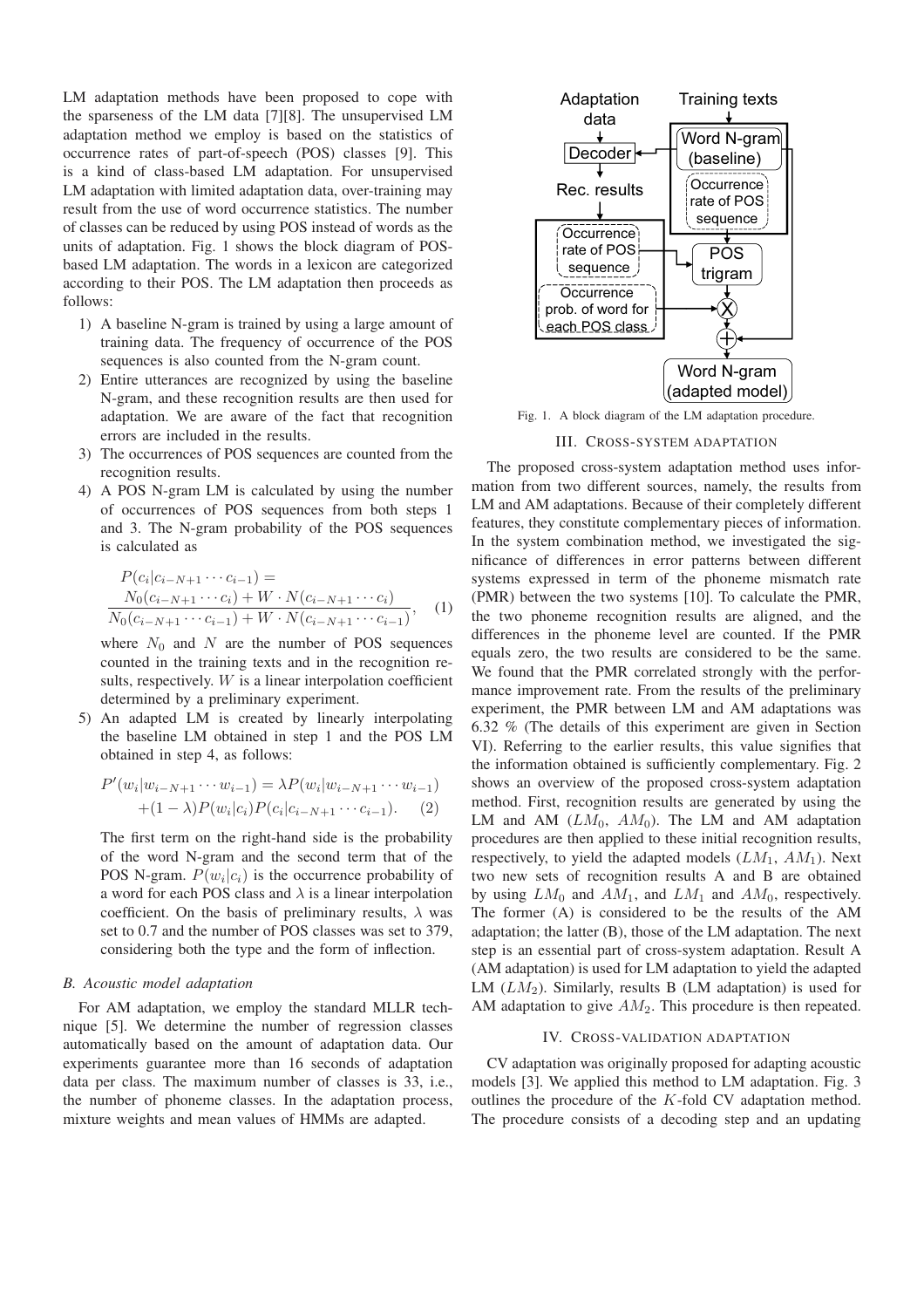

Fig. 2. Cross-system adaptation between LM and AM.



Fig. 3. Unsupervised cross-validation adaptation.

step. First, the input speech data is partitioned into  $K$  subsets  $(D(1), \cdots, D(K))$ . The k-th transcript  $(T(k))$  is obtained by decoding the k-th subset by using the k-th AM  $(M(k))$ . The kth CV model is updated by excluding the  $k$ -th transcript using an adaptation method. The updated model  $M'(k)$  are used for recognizing  $D(k)$ . In the LMCV procedure, the POS-classbased LM adaptation (described in Section II-A) is used. The AMCV procedure uses standard MLLR adaptation. To obtain complementary information between LM and AM, AMCV and LMCV are conducted sequentially.

#### V. EXPERIMENTAL CONDITIONS

In this section, we describe the LVSCR system used for recognition experiments. The speech-analysis module digitizes a speech signal at a sampling frequency of 16 kHz with a quantization size of 16 bits. The length of the analysis frame is 25 ms and the frame period is set to 8 ms. A 13-dimensional feature (12-dimensional MFCC and log power) is derived from the digitized samples for each frame. Further, delta and deltadelta features are calculated from the MFCC feature and the log power, respectively. Then, the total number of dimensions becomes 39. The 39-dimensional parameters are normalized by using the cepstral mean normalization (CMN) method. A two-pass search decoder using a bigram and a trigram is

used for recognition. Decoding is performed using a onepass algorithm in which a frame-synchronous beam search and a tree-structured lexicon are applied in the first pass. The bigram and trigram models are trained from text data containing 6.68M words in the CSJ [6]. Trained language models comprise 47,099 word-pronunciation entries.

The AM is trained using lecture speech data, and the total speech length is 275 h. A set of shared-state triphones is used as the AM. Each triphone is modeled by block-diagonal HMM in which the correlations between static, delta or delta-delta coefficients are assumed to be zero. The total number of states is 3000, and the number of mixture components is 32. In CV adaptation procedures, the number of CV folds is set to 30 for both LMCV and AMCV adaptations. All adaptation procedures are conducted iteratively until there is no further improvement, that is, until there is saturation.

We use the "testset1" evaluation set which consists of academic presentations given by 10 male speakers. This is one of the standard test sets available in the CSJ corpus. Experimental results for each research group can be compared by using this test set. The total speech length is 1.7 h. Each academic presentation is given by one speaker. Since an adaptation procedure is conducted on each presentation, the adaptation can be considered to be done in speaker-adaptation mode. The average length of each presentation is 10.2 min.

#### VI. RESULTS

For cross-system adaptation, it is important for the error patterns to differ between two systems. Therefore, we investigate the difference in the recognition results of LM and AM adaptations. The baseline recognition performance, in terms of the word error rate (WER) for the speaker-independent model, was 19.62%. The WER after one pass of LM or AM adaptation was 18.52% and 17.62%, respectively. AM adaptation is slightly more effective than LM adaptation. In order to investigate the difference in error patterns between the adaptations, we calculated the PMR, as described in Section III. The PMR between the LM and AM adaptations was 6.32%, which indicates significantly different error patterns between the two methods and the possibility of obtaining complementary information by using cross-system adaptation.

In order to demonstrate the effectiveness of CV adaptation, the following seven methods are compared:

SI: A baseline result is obtained by using the speakerindependent (SI) model. The SI model is also used as an initial model for adaptation.

AM: Only the acoustic model is adapted.

AMCV: Only the acoustic model is adapted by using the CV technique.

LM: Only the language model is adapted.

LMCV: Only the language model is adapted by using the CV technique.

AM-LM: AM and LM adaptations are conducted sequentially.

AMCV-LMCV: AMCV and LMCV adaptations are conducted sequentially.